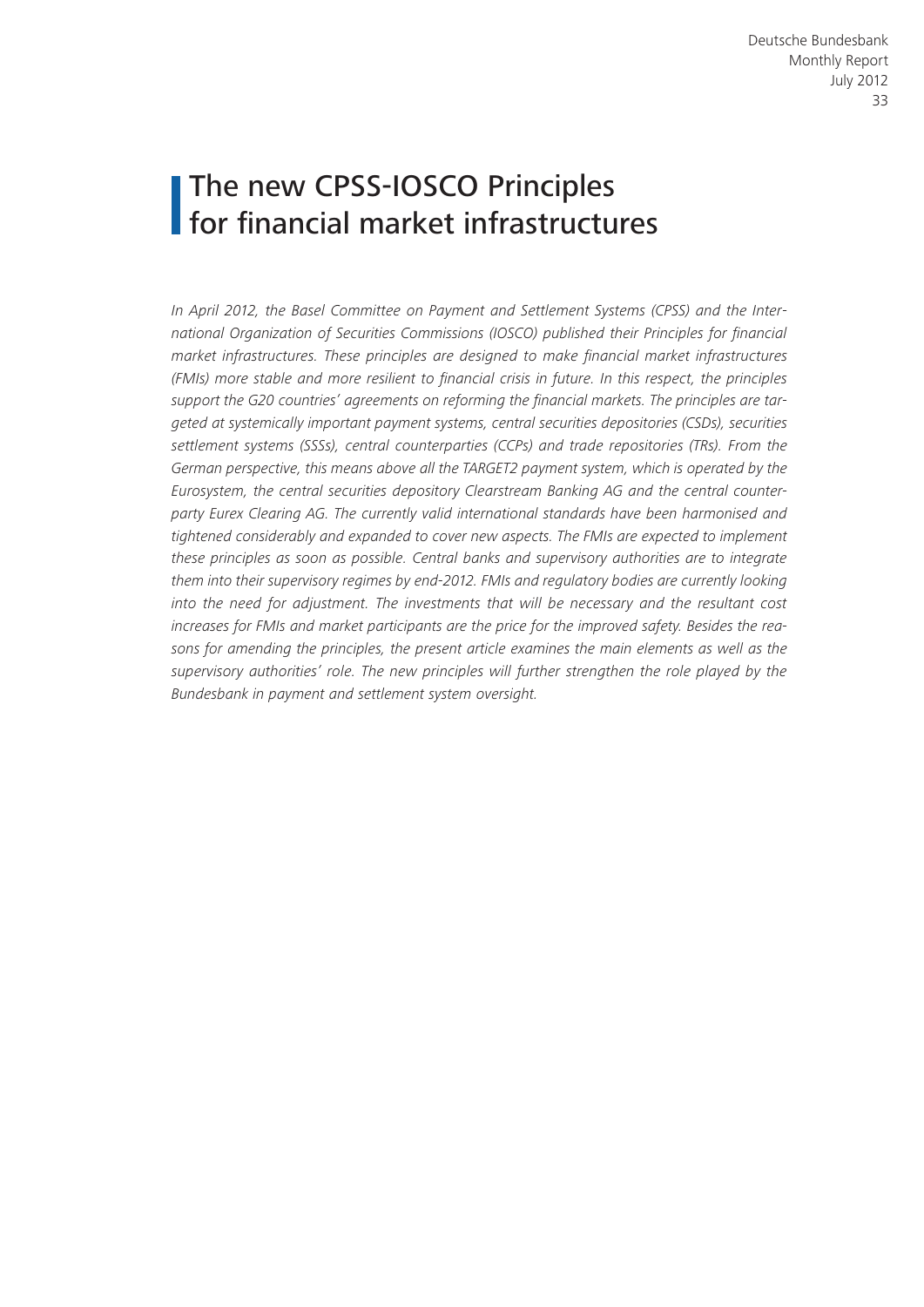Deutsche Bundesbank Monthly Report July 2012 34

## New challenges face FMIs

*FMIs are the backbone of national and international financial markets*

FMIs play a central role in the settlement of financial transactions, including securities and derivatives, or in payments. They are the backbone of national and international financial markets. FMIs support the real economy and facilitate the monetary policy transmission process. They are systemically important because of the large turnover typically settled via such systems, the monopolistic position these systems often hold and the close interdependencies that exist with market participants and other FMIs. If not properly operated and regulated, they can pose serious risks for the financial system and affect other parties in the event of a crisis. The general public is familiar with institutions such as stock exchanges, whereas those that perform downstream settlementrelated tasks often receive less public attention. This article will focus on the latter and look at payment systems, CSDs, SSSs, CCPs and TRs. For a definition of the individual FMIs, see page 35.

*Central banks' and supervisory authorities' standards to mitigate risk*

Central banks and the supervisors of markets and banks have an outstanding interest in mitigating risks and remedying weaknesses in systemically important FMIs. This is why, several years ago, CPSS and IOSCO drew up their "Core principles for systemically important payment systems", "Recommendations for securities settlement systems" and "Recommendations for central counterparties".1 Whereas CSDs, SSSs and CCPs are presumed to be systemically important, this is true of payment systems, for instance, only when the payment system is the sole system in a country, or, when a system handles time-critical payments, largevalue payments or payments are used to effect settlement for other FMIs. Above all, this applies to the real-time gross settlement (RTGS) systems that the central banks themselves operate, such as TARGET2.

*Why the standards have been amended*

For the most part, FMIs have functioned smoothly during the latest financial crisis. However, the financial crisis has heightened risk

awareness and highlighted the need to take acute stress situations into consideration. The lessons from the financial crisis and experience gained over the last few years in implementing the existing oversight standards prompted central banks and supervisory authorities to think about more stringent requirements for FMIs. CPSS and IOSCO therefore proceeded to extensively revise the old standards and merge them into a single set of standards. In the process, individual standards were tightened, and new standards were introduced to cover areas of risk that had previously not been addressed. The recommendations ("soft laws"), meanwhile, were developed into (minimum) principles which the institutions involved in drawing them up have committed to observe.

These new CPSS and IOSCO "Principles for financial market infrastructures", referred to in the following as "principles",<sup>2</sup> support the G20 reform agreements according to which all financial markets must be subjected to regulation and adequate oversight. For instance, the functioning, transparency and oversight of the markets for over-the-counter (OTC) derivatives are to be improved by the end of 2012. Behind these objectives lies the requirement that trading in standardised OTC derivatives be transferred to regulated markets. Moreover, as many standardised OTC derivatives as possible are to be cleared through CCPs in future. Given these requirements for mandatory centralised clearing, it is crucial that CCPs achieve a very high level of safety. This is particularly true when a CCP is used by other national markets. In addition, all OTC derivative contracts are to be reported to TRs so that regulatory authorities can obtain a comprehensive overview of the risk

*Principles support G20 recommendations for a more resilient financial system*

<sup>1</sup> See Bank for International Settlements, Core principles for systemically important payment systems, January 2001 (CPSS Publication No 43), Bank for International Settlements, Recommendations for securities settlement systems, November 2001 (CPSS Publication No 46) and Bank for International Settlements, Recommendations for central counterparties, November 2004 (CPSS Publication No 64)

<sup>2</sup> Bank for International Settlements, Principles for financial market infrastructures, April 2012 (CPSS Publication No 101).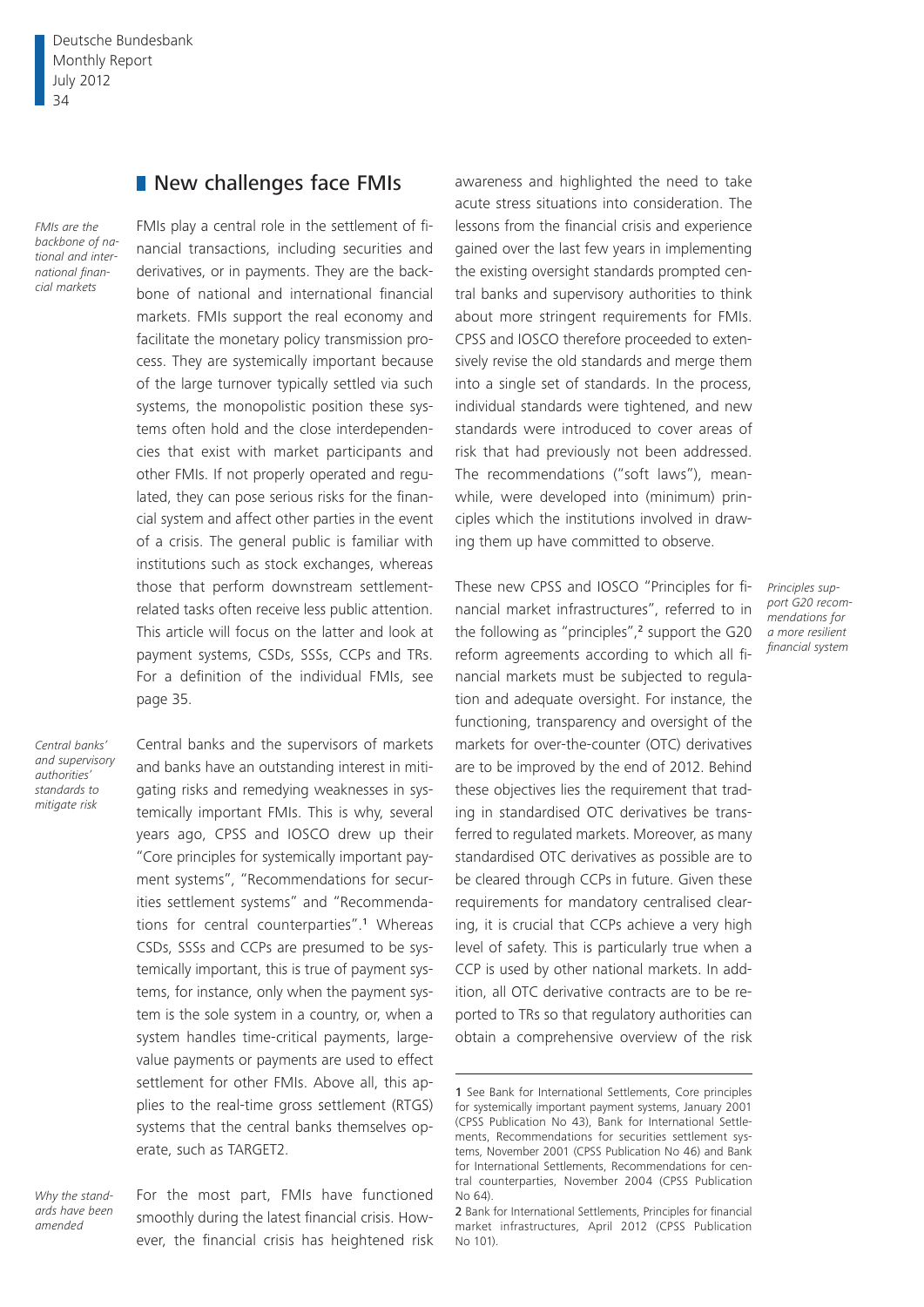# Overview of financial market infrastructures included in the principles

#### Payment systems

Payment systems are procedures used by participants (as a rule banks) to process payments for themselves or for their customers. A distinction is generally made between retail payment systems and largevalue payment systems (LVPSs). Retail payment systems normally process a large volume of relatively low-value payments. By contrast, high-priority or large-value payments, along with settlement of the cash leg of transactions processed by other financial market infrastructures, are handled by LVPSs.

#### Central securities depositories

Today, securities are only in very rare cases held in physical form by the investors themselves or in bank safe deposit boxes. Securities are nowadays more likely to be either immobilised through a central securities depository (for example, as a global certificate in a vault) or kept in dematerialised form (entered in a register with, for example, the German Finance Agency). Investors receive the ownership rights associated with a security through a safe custody account, held by the investor's bank at the respective central securities depository. Central securities depositories thus have a kind of "notary function".

#### Securities settlement systems

Central securities depositories also generally provide securities settlement systems that enable securities to be processed and settled by book entry. Securities transactions can be settled either "free of payment" or "against payment". In Germany, the central

securities depository and securities settlement system functions are performed by a single institution, Clearstream Banking AG.

#### Central counterparties

A central counterparty interposes itself between two contractual counterparties to financial market operations transacted either on a stock exchange or over the counter (OTC). It thus becomes the buyer for every seller (and vice versa) and ensures the performance of open contracts. When central counterparties apply effective risk management procedures, such as timely valuation of risk positions and collateralisation, they potentially reduce counterparty risk and systemic risk in the financial markets.

#### Trade repositories

A trade repository keeps electronic records of financial transactions. Trade repositories are a new type of financial market infrastructure, in particular in the OTC derivatives market. Supervisory authorities, market participants and the public have an interest in reliable trade repositories: through the centralised collection, storage and dissemination of data, they contribute to financial market transparency. In many instances, central counterparties receive their data about the financial market transactions to which they are principals from trade repositories.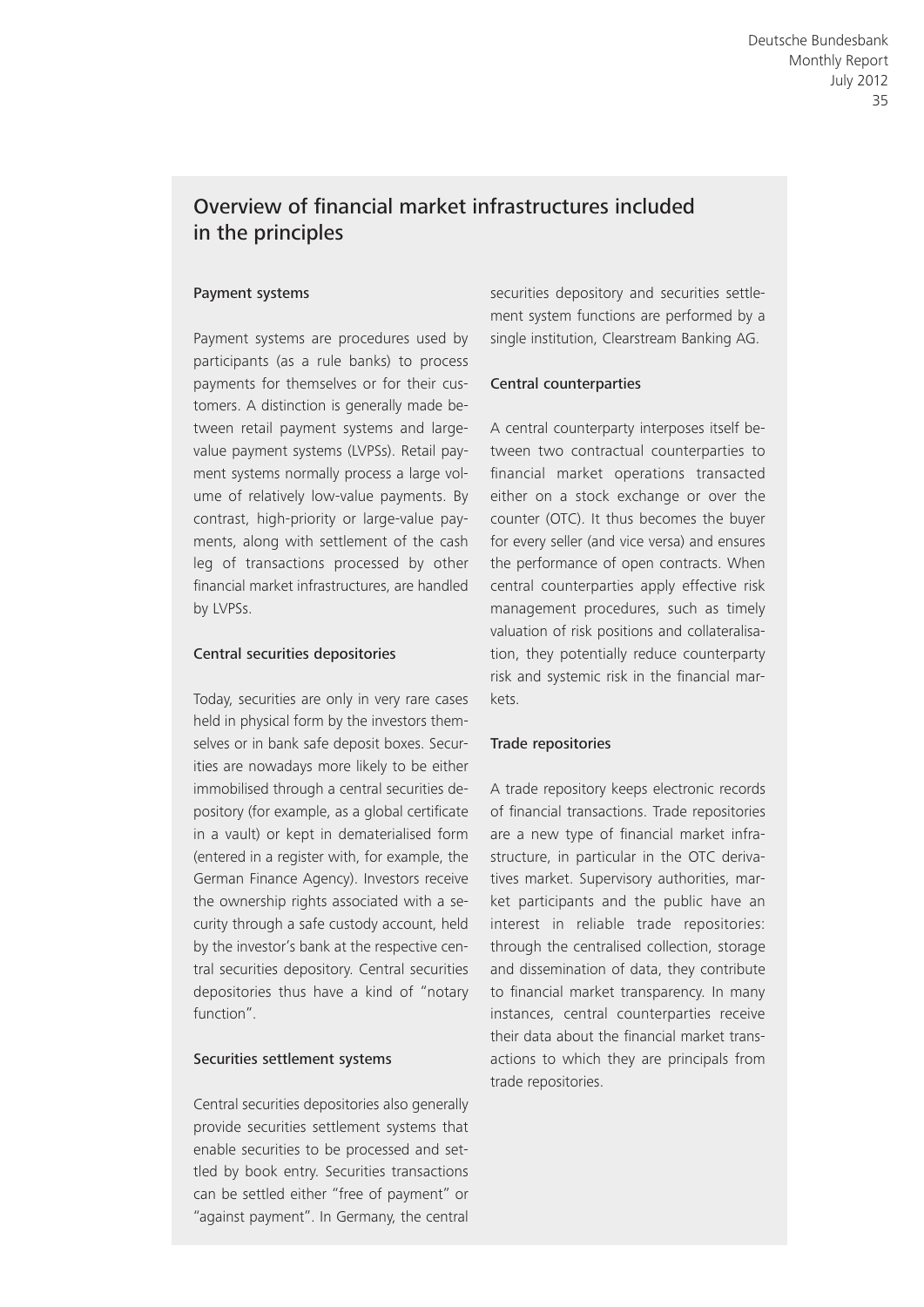# Overview of potential risks

#### Systemic risk

Systemic risk can refer to the inability of individual system participants to meet their contractual obligations, thereby resulting, in turn, in other system participants being unable to meet their obligations when due (domino effect). Such a chain reaction could mean that many or even all of the transactions in a system cannot be settled properly. This can, in turn, have severe adverse effects on financial markets and the economy. However, systemic risk may also be due to infrastructures being linked to one another. If, for example, a securities settlement system is linked to a payment system for the booking of cash flows, a disruption in one system can disrupt the other and vice versa. FMIs are unavoidably exposed to systemic risk, but they should be set up in such a way that this risk is reduced.

#### Legal risk

Legal risk is the risk of the unexpected application of a law or regulation, meaning, for example, that individual contractual conditions could become illegal or unenforceable. This applies in particular to cross-border contexts, where different bodies of law can apply to a single transaction, activity or market participant.

#### Credit risk

Credit risk is the risk that a counterparty will be unable to meet its financial obligations when due, or at any time in the future. Credit risks can have various sources and appearances. A credit risk in the narrower sense exists if short-term loans are granted by the infrastructures themselves or among the participants in order to assist a smooth

payment settlement. Settlement risk is the risk that, when settling transactions against payment, one party meets its contractual obligation but the other does not. This risk is generally eliminated by settling transactions on a payment-versus-payment (PVP) basis. Replacement risk is the risk that one counterparty is unable to meet its payment obligation and the other is then unable to deliver on its end of the originally envisaged PVP settlement. Both parties (or possibly a central counterparty that has entered into a bilateral transaction) are then exposed to risk of loss because they must replace the original transaction at a less favourable market price.

#### Liquidity risk

Liquidity risk is the risk of a counterparty being unable to meet its financial obligations as and when expected, although it may be able to do so in full in the future. In the case of a securities transaction, for example, both the buyer and the seller can be exposed to this risk, albeit in different ways. For the buyer, liquidity risk is the risk that it will not receive the purchased securities when due and will have to borrow the securities on the market in order to complete its own delivery obligations. If a seller does not receive the agreed payment when due, it may have to acquire funds by other means in order to fully meet its payment obligations. Liquidity problems have the potential to create systemic problems, particularly if they occur when markets are tight or illiquid, or if they create concerns about a counterparty's solvency.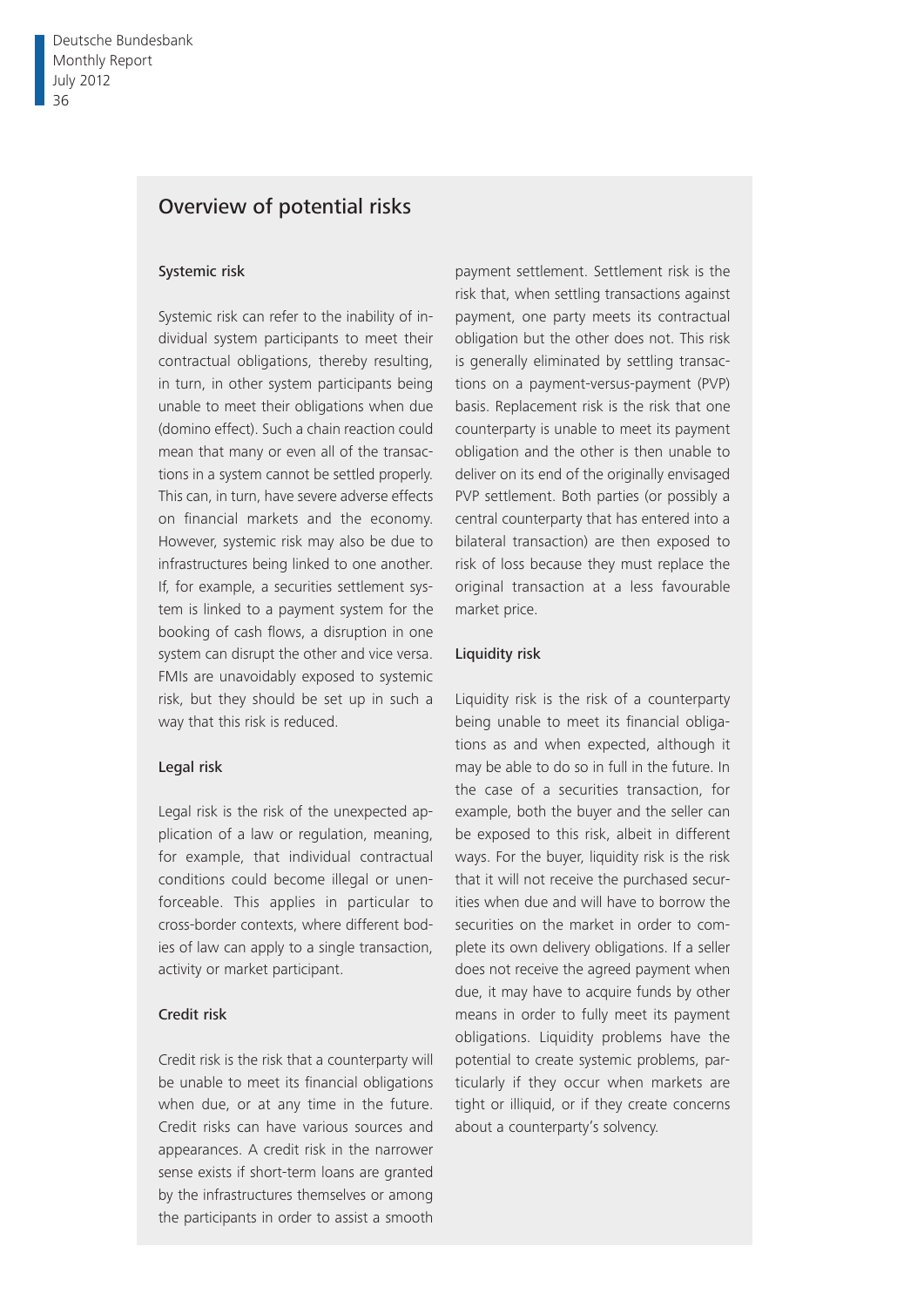#### General business risk

General business risk comprises all risks related to the business operations of a financial market infrastructure, excluding those related to the default of a counterparty. For example, changes in the market or competition can result in reductions in earnings or increased costs and thus jeopardise an infrastructure's continued existence.

#### Custody and investment risk

Custody risk is the risk of loss on assets held in custody in the event of a custodian's insolvency, negligence, fraud, poor administration or inadequate recordkeeping. By contrast, investment risk is the risk of loss faced by a financial market infrastructure when it invests its own resources or those of its participants. Both risks can result in

credit and liquidity bottlenecks as well as damage to the infrastructure's reputation.

#### Operational risk

Operational risk is the risk of disruptions to daily operations due, for example, to IT system errors or failures, human error or external events. These can impair financial market infrastructures' provision of services or even bring operations to a complete standstill. Operational risk can spread and impact on the participants in a financial market infrastructure or associated infrastructures and thereby cause systemic risk.

potential in those markets based on quickly available and accurate data. These measures are intended to help enhance transparency, reduce systemic risk and prevent market abuse. On behalf of the G20 the Financial Stability Board (FSB)<sup>3</sup> is monitoring the implementation of the agreed measures by soliciting semi-annual progress reports.

*Formulation of the principles* The principles are applicable to all systemically important FMIs. When they were being formulated, considerable attention was paid to the differences between the various types of FMIs with regard to organisation, functions and design; moreover, not all principles can be applied to all types of FMI. In addition, they are flexible in that they can be observed in different ways and by different means. The individual principles follow on from one another logically and are mutually complementary. They represent minimum requirements which may be exceeded both by the FMIs and by their national supervisors. In some cases, the principles also mention best practices which FMIs may additionally use as a guideline should that seem appropriate in their particular situation.

The principles apply to FMIs whether they are owned by the private sector or by central banks. Central banks should ensure that the systems they operate comply with the principles in order to remain competitively neutral. On the other hand, central banks have scope in implementing the principles to take their status as public authorities and their monetary and liquidity policy responsibilities into consideration. Thus, in the Eurosystem, with regard to hedging risks arising from the provision of intraday credit in the TARGET2 payment system, the same collateral framework applies as for

*Equal treatment of FMIs*

<sup>3</sup> The FSB was set up to coordinate the work of national financial supervisory authorities and standard setters at the international level and to promote the implementation of effective regulation, supervision and other fiscal policy objectives. Its secretariat is located at the Bank for International Settlements.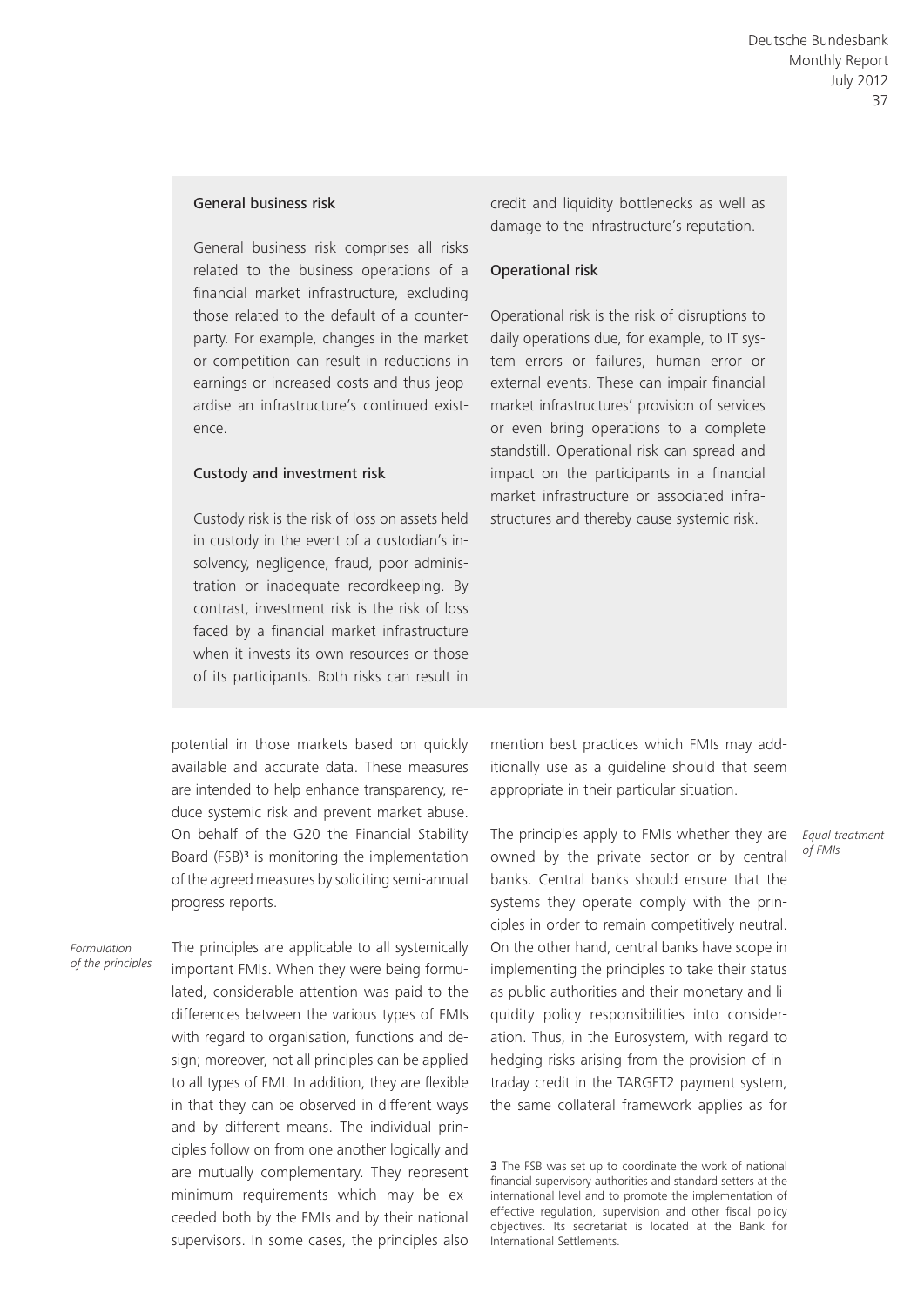monetary policy operations. For an explanation of potential risks in connection with FMIs, see pages 36 and 37.

## $\blacksquare$  The principles: an overview

The 24 principles can be broken down into nine separate categories (see the chart on page 39). The core principles are those that are designed to facilitate the efficient management of the various risks, notably credit and liquidity risk. Moreover, arrangements are to be made to prevent the default of a participant. The principles also deal with questions of transparency, efficiency and access. In the following, those principles which significantly tighten the currently applicable rules or introduce new rules will be examined. In particular, these include the accompanying measures for the obligation to have standardised OTC derivative contracts cleared via CCPs.

*General organisation* Principles 1 to 3 deal with the general organisation of FMIs, which, in all of the jurisdictions concerned, ought to have a well-founded, clear and enforceable legal basis. Their governance structure should be clear and transparent, and ought to promote their safety and efficiency. One new and more stringent rule requires that the public interest and the stability of the financial system be supported. A further new principle states that FMIs ought to have a comprehensive framework for managing all individual risks.

*Management of credit and liquidity risk*

Principles 4 to 7 lay down requirements with regard to managing the credit and liquidity risks that both an FMI and participants may incur during the settlement process.

Under principle 4, all FMIs are required to identify, measure, monitor and manage their credit risks. In particular, an FMI should maintain sufficient financial resources in the form of equity and collateral (eg pledged securities) to cover its own exposure to each individual participant with a high degree of confidence. In this context, the old standards have been tightened considerably, as now the entire risk position must be covered in full.

A number of special rules apply to CCPs. Because CCPs act as counterparty towards both buyer and seller, theirs is generally speaking a matched position. As soon as a participant defaults, however, open positions arise, the size of which depends not least on market price developments during the life of a transaction. CCPs are expected to fully cover these exposures to each participant using financial resources with at least a 99% level of confidence. As a rule, contributions by the participants are called for in the form of margins (principle 6). Moreover, CCPs should be able to cover the default of the largest participant – including its affiliates – in the event of extreme (ie with a probability of less than 1%) yet plausible market price changes. For CCPs that have a particularly complex risk profile or are systemically important for a number of countries, this requirement is extended to include the default of the largest two participants (including their affiliates). Stress tests and validation of the mathematical models deployed should be conducted regularly to provide evidence of the appropriateness of the financial resources.

Principle 7 concerns liquidity risk and is designed to ensure that FMIs are able to meet their payment obligations punctually in all relevant currencies. The requirements here are modelled on the corresponding rules for credit risk management; they also take into consideration the default of one or two participants and call for similar stress tests. Not only are the liquidity risks resulting from a possible default of participants to be included, but also the default of banks which perform special functions for the FMI (like the settlement of payments or the binding provision of liquidity, if needed). Moreover, the principles tighten the requirements governing eligible liquid resources and now seek to ensure that the liquid resources are readily available and reliably prearranged.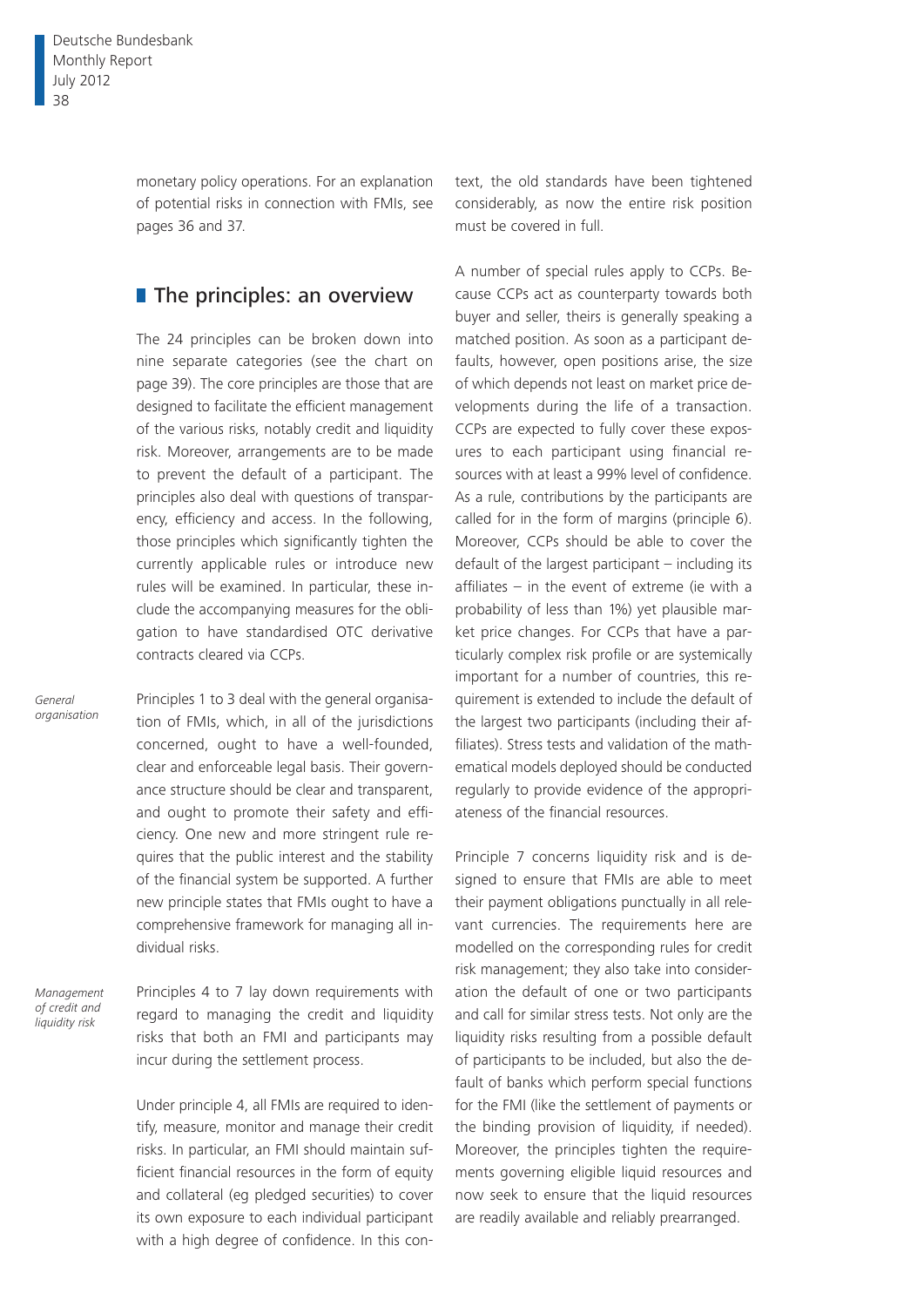#### 24 principles by category

| <b>General organisation</b>                                                                                                             | <b>Credit and liquidity</b><br>risk management                                                              | <b>Settlement</b>                                                                                                                               |
|-----------------------------------------------------------------------------------------------------------------------------------------|-------------------------------------------------------------------------------------------------------------|-------------------------------------------------------------------------------------------------------------------------------------------------|
| Principle 1: Legal basis<br>Principle 2: Governance<br>Principle 3: Framework for the<br>comprehensive<br>management of risks           | Principle 4: Credit risk<br>Principle 5: Collateral<br>Principle 6: Margin<br>Principle 7: Liquidity risk   | Principle 8: Settlement finality<br>Principle 9: Money settlements<br>Principle 10: Physical deliveries                                         |
| Central securities depositories and<br>exchange-of-value settlement systems                                                             | Default management                                                                                          | <b>General business and</b><br>operational risk management                                                                                      |
| Principle 11: Central securities<br>depositories<br>Principle 12: Exchange-of-value<br>settlement systems                               | Principle 13: Participant default rules<br>and procedures<br>Principle 14: Segregation and<br>portability   | Principle 15: General business risk<br>Principle 16: Custody and<br>investment risks<br>Principle 17: Operational risk                          |
| <b>Access</b>                                                                                                                           | <b>Efficiency</b>                                                                                           | <b>Transparency</b>                                                                                                                             |
| Principle 18: Access and participation<br>requirements<br>Principle 19: Tiered participation<br>arrangements<br>Principle 20: FMI links | Principle 21: Efficiency and<br>effectiveness<br>Principle 22: Communication<br>procedures and<br>standards | Principle 23: Disclosure of rules,<br>key procedures, and<br>market data<br>Principle 24: Disclosure of<br>market data by trade<br>repositories |

*Settlement*

Principles 8 to 10 address reconciling payment and delivery obligations. FMIs should ensure clear and certain settlement finality by the end of the business day at the latest. Where practical and available, money settlement should be conducted in safe central bank money; otherwise, the credit and liquidity risks stemming from settlement in commercial bank money have to be controlled. The risks associated with obligations to deliver physical instruments or commodities, such as counterfeits, should be monitored and controlled.

*CSDs and exchange-ofvalue settlement systems*

Principles 11 and 12 address CSDs and exchange-of-value settlement systems. CSDs depositories are expected to facilitate electronic securities bookings by immobilising securities or dematerialising securities. Exchangeof-value settlement systems are used to settle two linked performance obligations, for example the delivery of securities against payment. When settling transactions of this kind, FMIs should eliminate the principal risk by conditioning the final settlement of one obligation upon the final settlement of the other.

An FMI should have effective and clearly defined rules and procedures to manage a participant's default (principle 13). These rules and procedures should be designed to ensure that the FMI can take timely action to contain losses and liquidity pressures and continue to meet its obligations. The new principle 14 addresses CCPs only and reflects the need to protect indirect clearing participants given the mandatory centralised clearing for OTC derivatives. Since the high access requirements for CCPs in many cases make direct participation economically unattractive, many market participants use another (direct) clearing participant through which they hold their trading positions and the collateral to be posted in respect of the market risk. For this reason, the principle provides that the positions and collateral of the indirect participant should be segregated legally and effectively from those of the direct clearing par-

*Procedure in the event of a participant's default*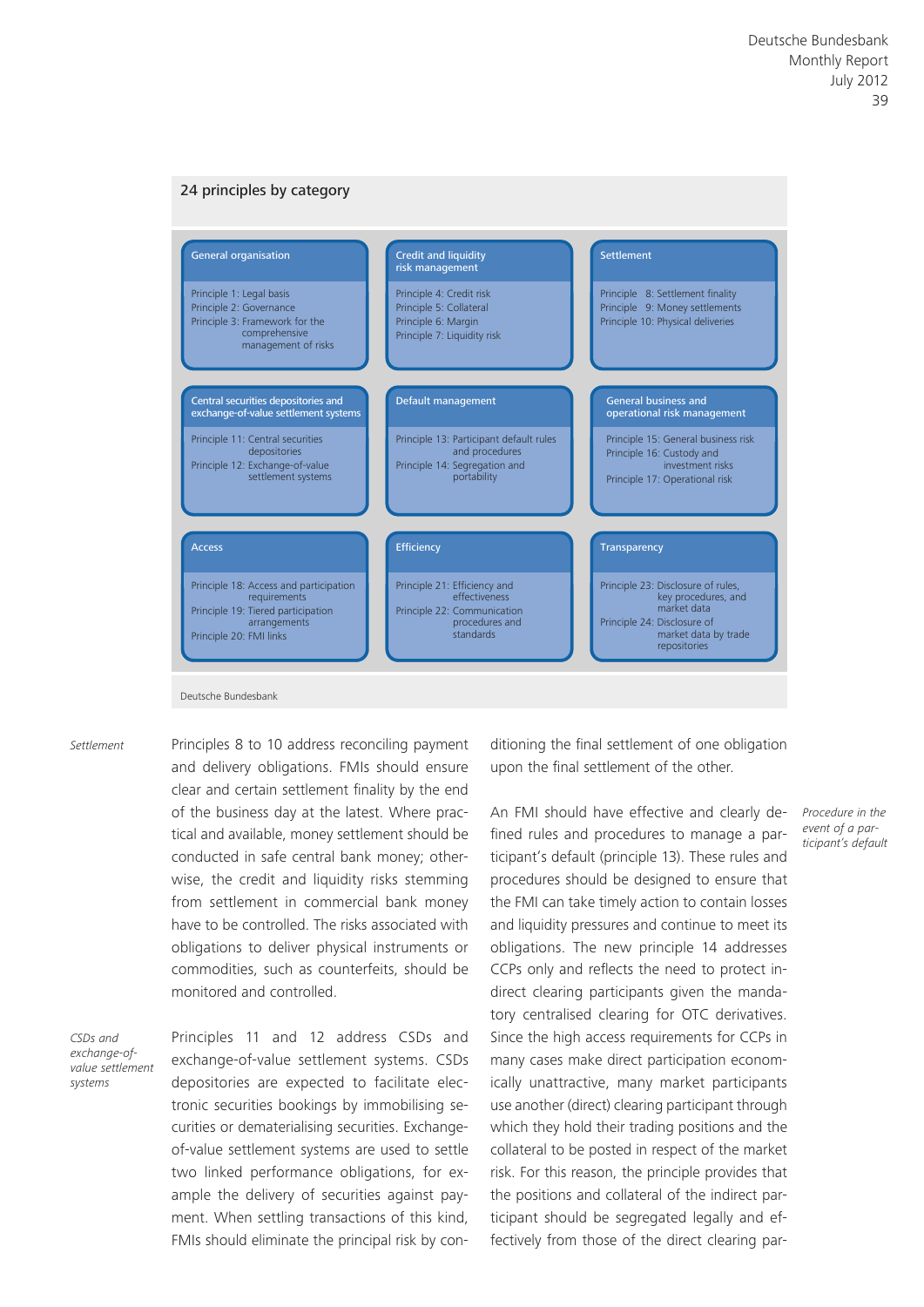ticipant. In the event of a direct clearing participant's insolvency, this ensures the portability of the positions and collateral to another direct clearing participant.

*General business and operational risk management*

Principles 15 to 17 concern general business and operational risks. FMIs are to manage their general business risks, which may take the form, for example, of falling demand when major clients are lost or as a result of general market developments. Moreover, they should have sufficient equity and liquid funds so that they can continue providing services as a going concern even under such circumstances. This new principle was added because FMIs have no or very few competitors, meaning they cannot be readily replaced. Furthermore, FMIs should invest their own assets and the assets they hold for their participants safely and in a way that assures high availability and access in order to mitigate custody and investment risks. In future, more stringent requirements will apply to operational risk management as well. Potential internal and external sources of operational risk are to be identified and their impact mitigated through the use of appropriate systems, policies, procedures and controls. The design of the technical systems should ensure a high degree of security and operational reliability and allow scalable capacity. It should be possible to resume operations in a timely fashion in the event of major disruptions.

Principles 18 to 20 address, in the broadest sense, access to FMIs. Principle 18 sets forth objective, risk-based and transparent participation requirements. Under principle 19, which is new, risks that may potentially result from a tiered participation structure with direct and indirect participants are likewise to be managed. Principle 20 concerns links between FMIs.

These three principles are important, too, in light of the mandatory centralised clearing for standardised OTC derivatives and the increasing trend towards globally operating FMIs. Many countries do not have CCPs for their own domestic market nor any plans to establish in-

frastructures of this kind as they would not be economically viable. In such cases, nondiscriminatory direct access to foreign CCPs, and therefore the definition of the participation criteria, are essential. Sometimes, a direct link between CCPs can facilitate this access. In such a case, two trading partners in two different countries can use the services of their domestic FMIs without having to join a foreign FMI as a direct participant. Here, the FMIs assume an intermediary function. Principle 20 focuses on managing the risks that such links entail and preventing potential spillover.<sup>4</sup>

Principles 21 and 22 lay down standards for ef-*Efficiency* ficient business operations. FMIs should be effective and efficient in meeting the requirements of their participants and the markets they serve. In particular, they should use or accommodate internationally accepted procedures and standards of communication.

The objective of principles 23 and 24 is to improve transparency. FMIs are expected to disclose all relevant rules and important procedures, and enable their participants to precisely evaluate their participation-related risks and costs. *Transparency*

Principle 24 is new and addresses solely TRs, which are to make timely and accurate data available to supervisory authorities, central banks and the public. However, the level of detail of the information provided must reflect the confidential nature of trading partners' business data. A joint CPSS-IOSCO working group is currently examining the question as to what data, and to what degree of aggregation, individual supervisors such as banking supervisors or central banks with a macroprudential mandate should have access. The general minimum requirements with regard to reporting

*Access*

<sup>4</sup> For details about the different structural arrangements and the advantages and disadvantages they entail, see Bank for International Settlements, The macrofinancial implications of alternative configurations for access to central counterparties in OTC derivatives markets, November 2011 (CGFS Publication No 46).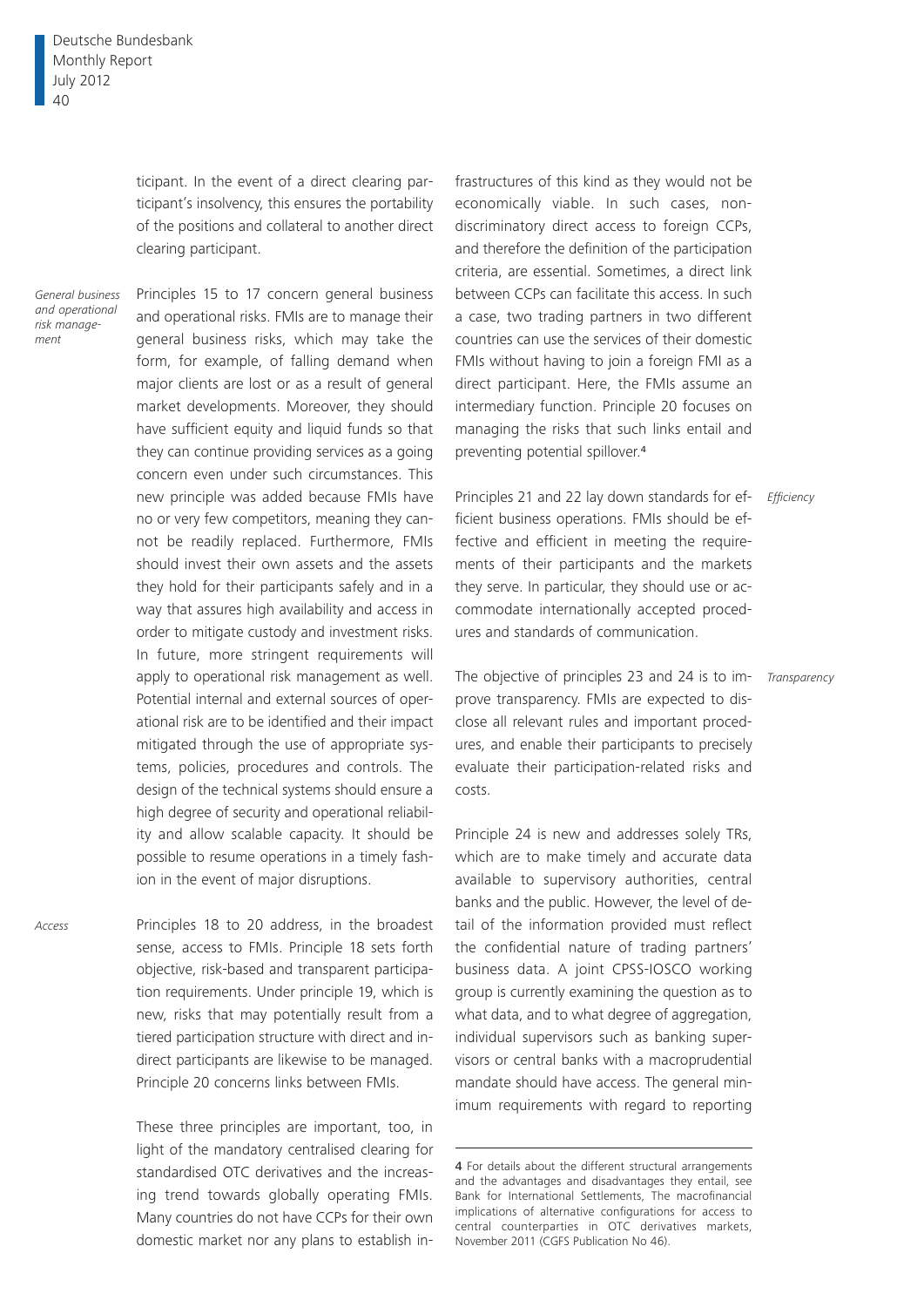and data aggregation have already been specified in greater detail.<sup>5</sup>

# Responsibilities of central banks, market regulators and other relevant authorities

To ensure that all FMIs implement the new principles with maximum consistency, the principles contain five so-called responsibilities (A to E). These take into consideration the fact that the comprehensive implementation of the principles can only be assured by effective regulation, supervision and oversight by the relevant authorities. Thus, they address central banks, market regulators and other relevant authorities. These new rules represent a further step in the standards which previously applied only to systemically important payment systems.

*Effective and appropriate regulation, supervision and oversight of FMIs based on understandable criteria*

*Guidance for central banks, market regulators and other relevant authorities on implementing the principles*

> Under responsibility A, central banks, market regulators and other relevant authorities should ensure appropriate and effective regulation, supervision and oversight of FMIs. They are expected to base their decision regarding the FMIs to be regulated, supervised or overseen on clear and publicly disclosed criteria. Responsibility A recognises that the distribution of powers between central banks, market regulators and other relevant authorities may differ according to the applicable national legislation.

*Sufficient powers and resources for authorities*

According to responsibility B, the authorities charged with the regulation, supervision or oversight of FMIs should have sufficient powers and resources. These include the power to obtain in a timely manner the information needed to assess the FMIs and the authority to induce change or enforce corrective measures, if necessary, as well as to receive the requisite material and personnel resources.

*Transparency in the supervision and oversight of FMIs*

Responsibility C states that central banks, market regulators and other relevant authorities charged with the regulation, supervision or oversight of FMIs should clearly define and disclose their policies with regard to the objectives and instruments their activities entail. This public disclosure of their activities makes it clear to the FMIs what requirements they have to meet.

Responsibility D requires the central banks, market regulators and other relevant authorities charged with the regulation, supervision or oversight of FMIs to adopt and apply the principles consistently. The requirements of the principles have been worded in the most general language possible so that the substance of the principles can be applied consistently in all the countries and for all the FMIs concerned. Above all, this is necessary in the global context in order to maintain a level playing field for the various FMIs.

Under responsibility E, the central banks, market regulators and other relevant authorities charged with the regulation, supervision or oversight of FMIs should cooperate with each other domestically and internationally to promote the safety and efficiency of FMIs and to support each other in performing their tasks. Such cooperation is called for in normal circumstances and in crisis situations as well as during the potential recovery or resolution of an FMI. The responsibilities allow for a certain degree of flexibility in the form cooperation may take. For instance, if international cooperation is deemed appropriate, the FMI's home supervisor can assume a coordinating role. Where FMIs settle transactions in several currencies, the respective issuing central banks' views should be considered. Furthermore, the principles explicitly state that the envisaged cooperation does not in any way prejudice the duties and responsibilities assigned to an authority as part of its statutory mandate.

5 See Bank for International Settlements, Report on OTC derivatives data reporting and aggregation requirements, January 2012 (CPSS Publication No 100).

*Consistent implementation of the principles*

*Cooperation among authorities with regard to international or multicurrency FMIs*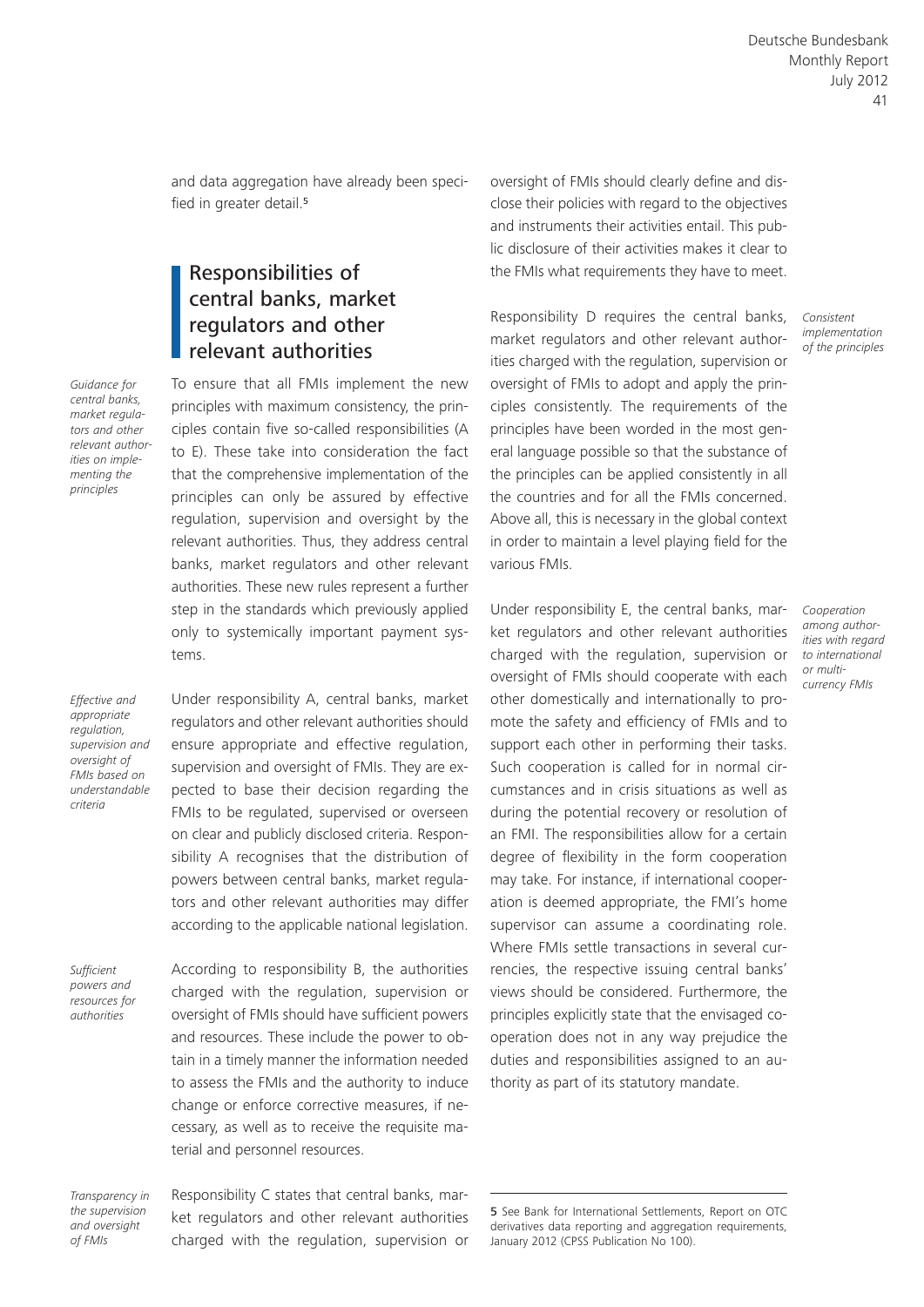## **Application of the principles**

Central banks, market regulators and other relevant authorities have until the end of 2012 to integrate the principles into their legal and regulatory framework. The FMIs are expected to apply the principles as soon as possible.

*Assessment methodology for the consistent application of the principles* To ensure the consistent implementation of the principles when assessing FMIs, the CPSS and IOSCO have, in addition, developed an assessment methodology. It comprises the 24 principles, which are aimed at the FMIs, and the five responsibilities of central banks, market regulators and other relevant authorities. This methodology takes the form of an extensive questionnaire and is designed to evaluate individual aspects. It can be used by FMIs to conduct a self-assessment or by national supervisory authorities to assess FMIs. It is left to the supervisory authorities' discretion whether they use the methodology as written or develop an in-depth methodology of their own.

The methodology also encourages international organisations such as the World Bank and the International Monetary Fund (IMF) to apply the principles when assessing the stability of a country's financial sector (Financial Sector Assessment Program). *Use by IMF and World Bank*

*Disclosure of FMIs' rules and procedures*

In addition to the principles, the CPSS and IOSCO have devised a framework along the lines of the principle of transparency, which is intended to promote the rigorous disclosure of information by FMIs themselves. FMIs are to present an explanatory, continuous text containing a coherent and lucid account of the aspects dealt with in the principles. Thus, this framework offers participants, central banks, supervisory authorities and the public greater insight into the organisation and functioning of an individual FMI, and makes it possible to compare FMIs of the same type.

*Thought given to restructuring and resolution regime for FMIs* Although the principles aim to ensure the stability of the relevant FMIs, the possibility of an FMI experiencing distress cannot be eliminated

with certainty. For this reason, in the same way as for financial institutions, thought is being given to putting robust recovery and resolution regimes for FMIs into place so that they can perform their main functions even in the event of a crisis. To address this point in particular, in a few weeks' time the CPSS and IOSCO will present the core elements of restructuring and resolution regimes for FMIs for public consultation.

# Implementation in Europe and the role of the Bundesbank

As part of its statutory mandate and as an integral part of the Eurosystem, the Bundesbank contributes to the stability of payment and settlement systems. The Bank fulfils this mandate by, among other things, engaging in oversight activities which, in line with the relevant European rules, include all FMIs as well as payment instruments, correspondent banking and relevant non-bank service providers.<sup>6</sup> A key oversight instrument is the assessment of FMIs in accordance with the CPSS-IOSCO principles.

*Central banks' oversight function*

Both globalisation and integration within the euro area as well as the overall regulatory framework in Germany necessitate close cooperation with other authorities. For instance, within the Eurosystem the Bundesbank plays a part in the cooperative oversight of the systemically important payment systems TARGET2 and EURO1. In this context, the Eurosystemoperated TARGET2 system is subject to the same oversight regime as the EURO1 system, which is run by large European banks. At the international level, the Bundesbank is actively involved in the joint oversight of the Continuous Linked Settlement System, which handles the majority of global foreign exchange transactions.

<sup>6</sup> See ECB, Eurosystem oversight policy framework, June 2011.